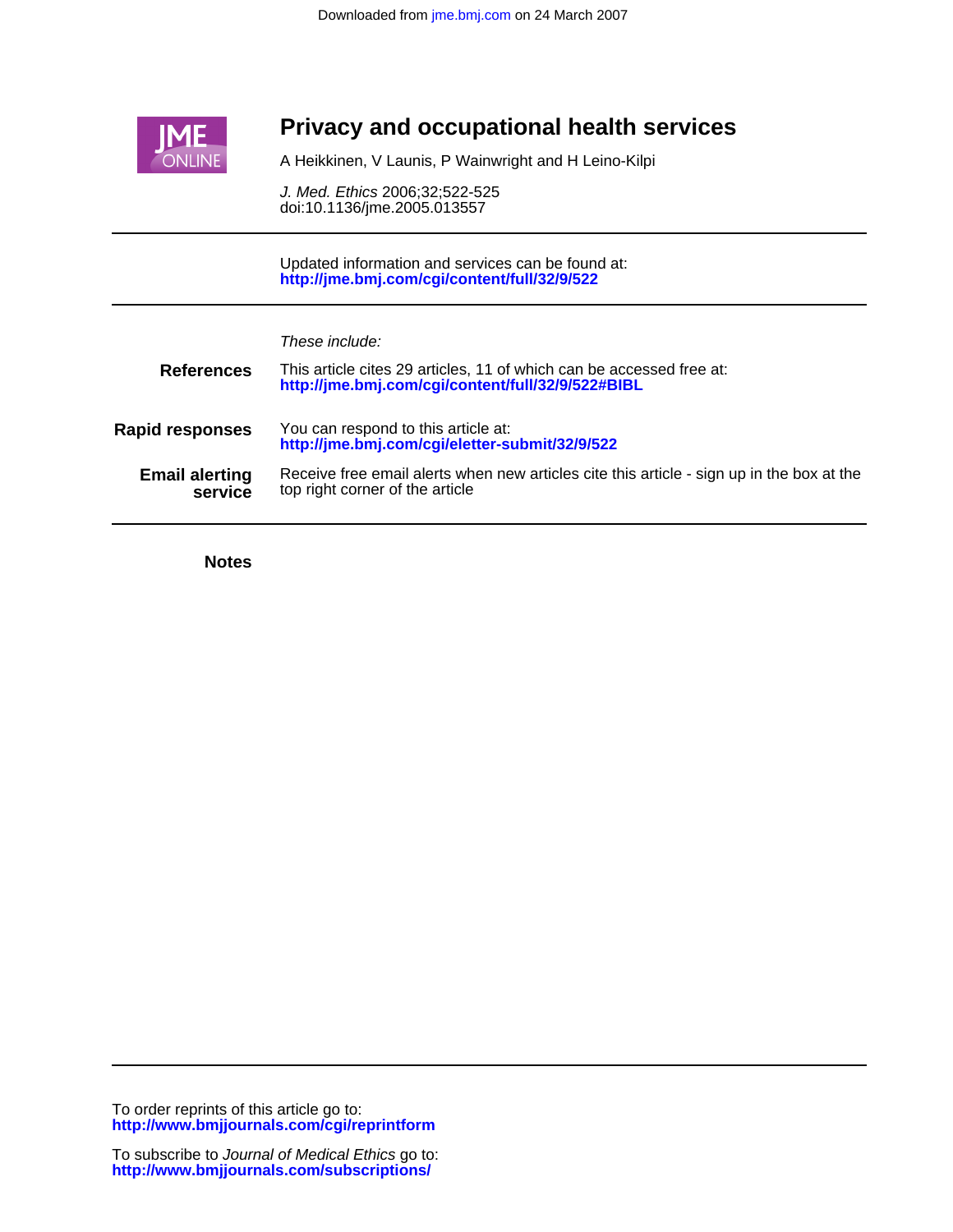............................................................... ............................................................... .

# GENERAL ETHICS

# Privacy and occupational health services

# A Heikkinen, V Launis, P Wainwright, H Leino-Kilpi

## J Med Ethics 2006;32:522–525. doi: 10.1136/jme.2005.013557

Privacy is a key ethical principle in occupational health services. Its importance is emphasised in several laws, in ethical codes of conduct as well as in the literature, yet there is only very limited empirical research on privacy in the occupational health context. Conceptual questions on privacy in the occupational health context are discussed. The baseline assumption is that, in this context, privacy cannot be approached and examined only from the employee's (an individual) vantage point but the employer's (a group) point of view must also be taken into account, and that the concept has several dimensions (physical, social, informational and psychological). Even though privacy is a basic human need, there is no universally accepted definition of the concept and no consensus on whether an organisation can have privacy in the same way as people do. Many of the challenges surrounding privacy in the context of occupational health seem to be associated with the dual loyalties of occupational health professionals towards the employee and employer and with their simultaneous duties of disseminating and protecting information (informational privacy). Privacy is thus not an absolute value, but more research is needed to understand its multidimensional nature in the context of occupational health.

> The world of work in industrial countries has<br>seen profound and dramatic changes in the<br>past decades. The ageing workforce,<sup>1</sup> organi-<br>sational downsizing<sup>2</sup> and the growth of temporhe world of work in industrial countries has seen profound and dramatic changes in the past decades. The ageing workforce,<sup>1</sup> organiary employment<sup>3</sup> have all placed new demands on the tripartite cooperation among occupational health professionals, employees and employers. Health professionals have a special role in this cooperation in the sense that they serve two groups of clients. They are constantly seeking to strike a balance between the individual good (ie, the health and working capacity of individual employees) and the common good (ie, the health and safety of the company as a whole). This places a big challenge on privacy.

> Privacy is a central concept in healthcare, and the Hippocratic oath makes it obligatory for doctors to keep private the information gained as a result of the patient–doctor relationship.4 In occupational health services, privacy and confidentiality are basic premises in various acts, laws<sup>5 6</sup> and ethical codes of conduct.<sup>7</sup> They are also highly valued ethical principles among occupational health professionals.<sup>8,9</sup>

Nonetheless, there is still very limited research on privacy in occupational health services.

Privacy is closely associated with the concept of confidentiality.10 Privacy refers to the right to be left alone and free from intrusion, including the right to make independent decisions based on personal beliefs, feelings or attitudes; the right to control bodily integrity; and the right to decide when and how sensitive information is shared.<sup>11</sup> Privacy is thus a more global term than confidentiality, and has four dimensions: social, psychological, physical and informational.<sup>10 12</sup> Only the informational dimension relates to confidentiality.<sup>11</sup>

This article discusses questions on privacy from a conceptual vantage point in the context of occupational health. It starts out with the assumption that in this context privacy has to be approached and studied from the points of view of both employee (an individual) and employer (a group) and that the concept has several dimensions.

#### TRIPARTITE COOPERATION

Occupational health services prevent workrelated illnesses and injuries, promote health and safety at work, support the health and working capacity of employees at different stages of their careers and help the work unit as a whole function more effectively. The attainment of these goals requires tripartite cooperation among health professionals, employees and employers.

For health professionals, tripartite cooperation presents the perennial ethical difficulty of how they can fulfil the employer's expectations and still serve the interests of the employee as a patient. The combined approach (which entails preventive and ambulatory care) to the provision of occupational health services is believed to be susceptible to breaches of privacy, but, on the other hand, also provides the valuable opportunity to appreciate work-related problems, work exposures and the organisational climate.<sup>13</sup> In practice, this means that health professionals have to maintain a balance between the two groups of clients, having simultaneous duties, loyalties and responsibilities towards both employees and employers.<sup>9 14 15</sup> This position has been described as that of a "double agent"<sup>9 16</sup> or as one requiring ''dual loyalty''.17–20

The weight given to privacy depends on how health is valued. As far as employees and occupational health professionals are concerned, health is a value in and of itself—professionals are committed to health promotion even by virtue of their professional code of ethics. If a company values health for reasons of productivity and cost effectiveness, then an ethical

See end of article for authors' affiliations .......................

Correspondence to: A Heikkinen, Munkkentie 6 B 4, 21620 Kuusisto, Finland; anne.heikkinen@ auriamail.net

Received 10 July 2005 In revised form 25 November 2005 Accepted for publication 28 November 2005 .......................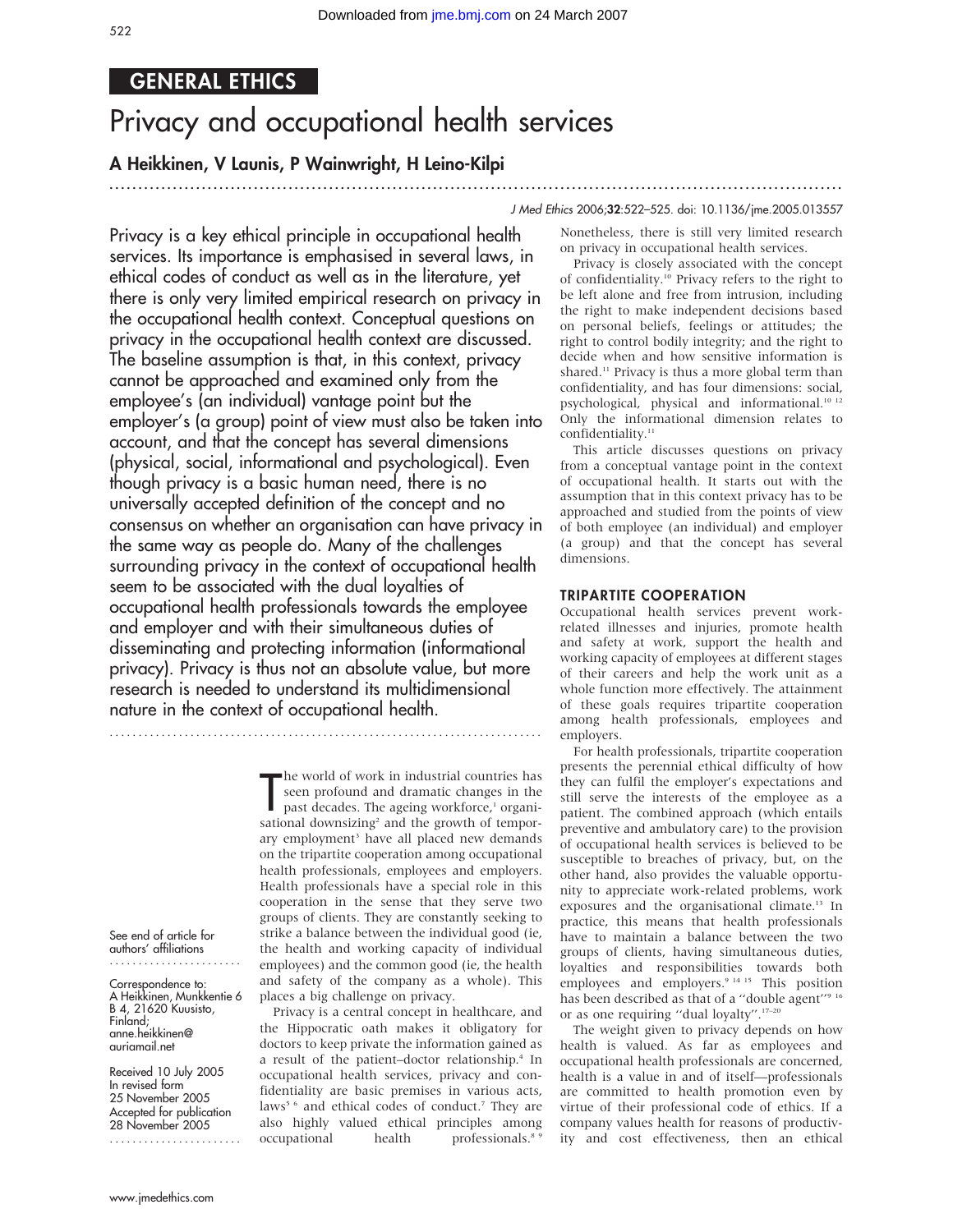dilemma is bound to emerge.<sup>19 21</sup> In practice, occupational health professionals may find themselves under pressure to breach privacy so that employers can gain access to medical information on their employees.<sup>15</sup> On the other hand, there is also a statutory requirement of transparency: legislation and ethical codes oblige the professional to release information on any adverse health exposures, because non-interference may cause injuries and illnesses to a larger group of employees.<sup>14</sup> Breaches of confidentiality are also legitimate in situations where there can be a serious risk to public health or serious crime.<sup>22</sup> <sup>23</sup>

### WHAT IS PRIVACY?

#### Defining the concept

Most of the literature on the concept of privacy dates from the 1960s and 1970s and represents various academic disciplines. A broad consensus exists on the importance of privacy for human beings,  $24-26$  but there is no universally accepted definition of the concept. The different dimensions of privacy—physical, social, informational and psychological—are used in defining the abstract concept from an individual's perspective.<sup>12 27</sup> That a group such as an institution or organisation can have privacy in the same way as an individual does is rarely believed to be possible, although Burgoon<sup>27</sup> remarks that the privacy of a group is easier to study because the group's rules make it visible.

Key elements of the concept of privacy as seen from the individual's point of view are control, inaccessibility and withdrawal. The physical and social dimensions of privacy are often defined by the term control—that is, the ability of people to control their bodily integrity or personal space and social contacts.<sup>12 25 27</sup> Control includes social power and freedom of choice.<sup>24</sup> Loss of control may have adverse consequences, leading to helplessness and a sense that our actions and efforts have no effect.<sup>28</sup>

The term inaccessibility is sometimes used to describe informational privacy. The different zones of privacy include different kinds of information, the most sensitive of which lie at the very core of the inner zone.<sup>29</sup> For an outsider to gain permission to visit this inner zone, he or she will need to enjoy the person's complete trust and confidence.<sup>28 30 31</sup> Informational privacy relates to the concept of confidentiality.10

The term withdrawal is used to describe psychological privacy. Withdrawal seems to be necessary for a person's psychoemotional well-being.<sup>24 25</sup> <sup>32-34</sup> Withdrawal offers emotional release in times of loss, shock and sorrow,<sup>18</sup> a time-out to restore our self-esteem after bruising contact with the world around,<sup>32</sup> and an opportunity for self-evaluation.<sup>24</sup>

The privacy of a group has been discussed in terms of organisational privacy. A group (eg, an organisation or a labour union) needs the right to decide when and to what extent its acts and decisions should be made public. A group is similar to an individual in that it has its own purpose, internal rules and procedures. The lack of privacy for certain core secrets can threaten the independence or autonomous life of an organisation, much as it does that of a person. $24$ Velecky<sup>35</sup> emphasises that a group enjoys privacy when it has its meetings in private, but nevertheless does not use the group as a unit in defining the concept.

#### Basic assumptions of privacy

Seen from the individual's point of view, privacy seems to include certain basic assumptions. Privacy ties in firmly with concrete situations, is subjective in nature and entails an ongoing dynamic process with the world around.<sup>12 24 25</sup> <sup>30</sup> <sup>32</sup> To some extent, the basic assumptions about group privacy seem to be tied up with each person's membership of a group and how he or she follows the rules the group has set for itself.24 33 35

Privacy is associated with concrete situations. In healthcare, privacy pertains to all caring, but some activities seem to require particular attention. Patients expect their privacy to be respected during intimate-care actions, when they undress, when they are washed or when they go to the toilet.<sup>30</sup> <sup>36</sup> Irrelevant touching is regarded as offensive, but if the patient feels respected, touching can be experienced as pleasant.<sup>37</sup> Mothers on maternity wards<sup>38</sup> and elderly patients who require care and stay long periods in hospitals<sup>39</sup> seem to need more time for themselves. During chemotherapy, patients do not want to be stared at<sup>40</sup> and in end of life care they want the company of only a few people.<sup>41</sup> Patients do not want other patients to see their personal medical documents<sup>34</sup> nor do they want the results of their laboratory tests to be discussed within other people's hearing.<sup>42</sup>

Subjectivity in privacy implies that privacy means different things to different people at different times and in different places. Desired privacy is a subjective statement of an ideal level of interaction with others, of how much or how little contact is desired at any given moment.<sup>25</sup> During a person's life span, the content and degree of privacy varies according to subjective life experiences.<sup>24</sup>

The dynamic process in privacy means that the person constantly seeks an optimum balance in privacy: neither too much nor too little privacy is right.<sup>24 25</sup> <sup>32</sup> Every time we allow someone to penetrate our privacy, we lose part of our personal defence. On the other hand, if we have the courage to expose ourselves, it becomes possible to construct successful relationships.<sup>28</sup>

Individual psychoemotional development requires both privacy and participation. The group in which people participate may be a family, workplace community or government. Membership of this group is achieved by obeying its rules. People wanting to benefit from this membership must be prepared to accept a measure of transparency with regard to their privacy and also that in some cases the best interests of others take precedence over their own. In healthcare—in the treatment of communicable diseases, for instance—the person's privacy is subservient to the common good, but in this case the intrusion is not ill intentioned.<sup>24</sup> 33 35

Situations where intrusions of privacy may be coloured by unethical intentions do exist, however. Furthermore, privacy is closely connected with power, which an organisation may use to further its own goals at the expense of serving its members.<sup>43</sup> Westin<sup>24</sup> points out that society must intervene in unethical actions and in bringing its members back to participatory responsibility. Byrne<sup>29</sup> also warns against allowing the right to privacy to become an inviolate protector of harmful behaviour, referring to sexual harassment in the workplace. In occupational health services, respect of privacy is based on the perception that health professionals are able to meet the requirements of legislation and ethical standards in professional conduct and will not misuse the power society confers on them.<sup>20</sup>

#### PRIVACY PROBLEMS IN OCCUPATIONAL HEALTH **PRACTICE**

Occupational health services are liable to various privacy challenges. Occupational health professionals have two simultaneous clients and many of the problems surrounding privacy seem to stem from this dual role.<sup>18-20</sup> Professionals themselves consider their position to be highly demanding,<sup>44</sup> and occupational health services have not gained the unreserved trust and confidence of employees, who remain suspicious about the impartiality of doctors.<sup>45</sup> This obviously undermines their trust in occupational health services in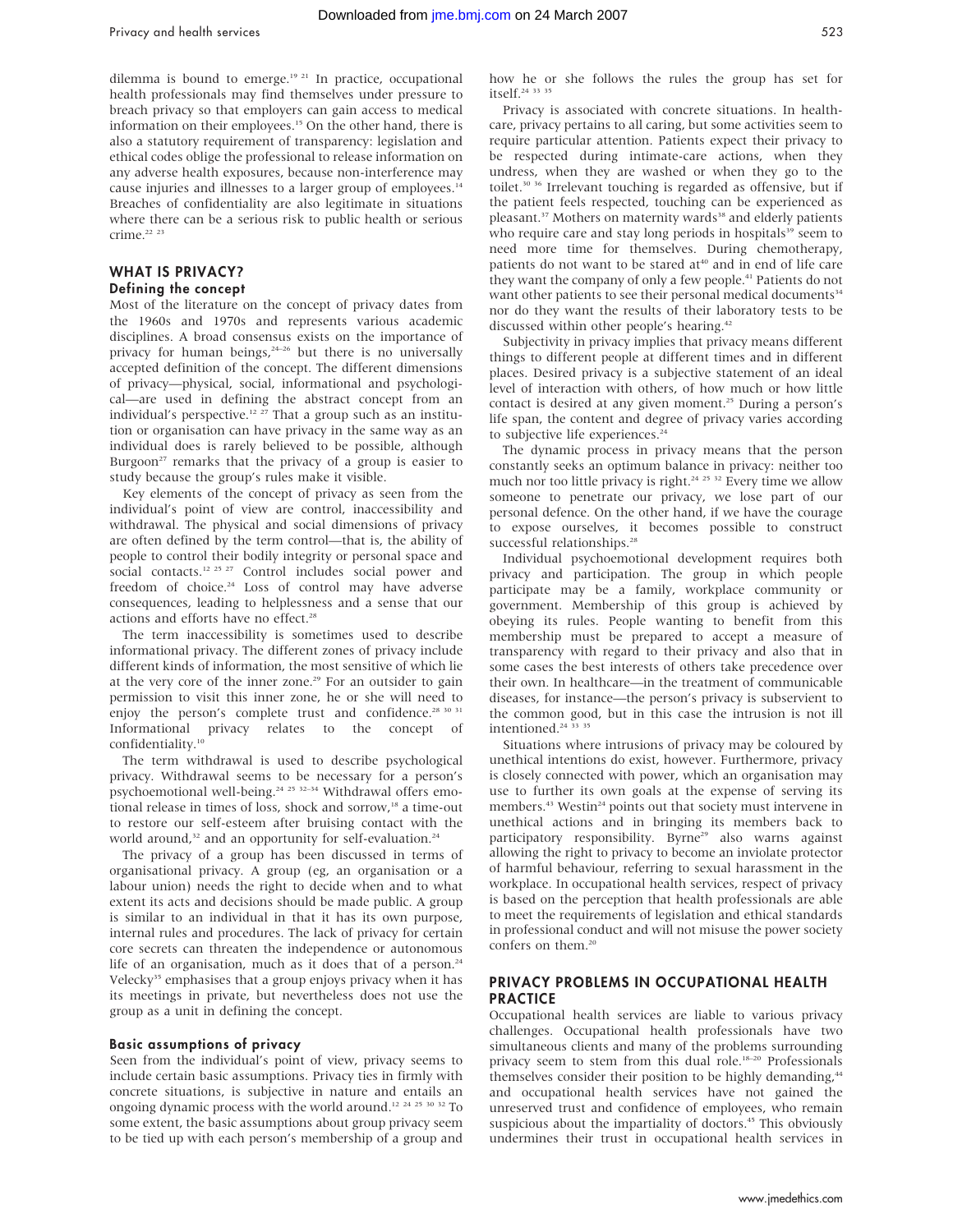general.42 Professionals admit that ethical misconduct does occur,<sup>46</sup> they do not have sufficient competence in ethics<sup>8</sup> and they need more training in business ethics.<sup>47</sup>

Many of the ethical challenges related to privacy derive from the requirement that professionals identify employees "who are susceptible" or at "high-risk"—that is, employees who are believed to be at risk of certain occupational injuries or diseases. Traditionally, these evaluations include preemployment and periodic examinations and health assessments for exposure to suspected occupational hazards.<sup>17</sup> More recently, health assessments also include screenings for substance misuse or for infectious agents such as HIV,<sup>48 49</sup> genetic screenings to determine employee predisposition to occupational diseases<sup>50</sup> and return-to-work evaluations.<sup>14 15</sup>

Privacy problems arise from the dual loyalty of occupational health professionals and also from every contact with each employee. A certain amount of privacy is enough for one, but too much for another.<sup>12 25 30</sup> The desire for privacy also varies according to how much the person benefits from the membership of the particular group.<sup>23</sup> <sup>35</sup> Employees seem to be prepared to accept a certain measure of transparency about their health (eg, ''voluntary'' drug tests) so long as, in return, they can have a secure livelihood and a safe working environment.

The inclusion of the aspect of organisational privacy complicates the ethical aspect of the problem. Although there is no theoretical agreement on whether an institution may have privacy in the same way as an individual employee, in practice this certainly seems to be the case. For ethical reasons alone, professionals have an obligation not to disclose industrial and commercial secrets if they become aware of them.7 The concept of organisational privacy is gaining increasing importance today, as employers are looking to occupational health services to contribute to their business management—for example, they expect to gain a return on their investment in employee health in the shape of increased productivity<sup>19</sup>  $44$ — and health professionals must be prepared to prove their cost effectiveness to the employer who is footing the bill.<sup>21 47 51</sup> Mutual understanding is not always seen here: employers have become more aggressive in pressurising professionals to release sensitive information<sup>52</sup> and in using them as a "tool of management".<sup>51</sup>

The main dimension of privacy in the context of occupational health seems to be informational privacy—that is, the question of how privileged information should be handled. Occupational health professionals should, however, also pay attention to the physical, psychological and social dimensions of privacy. Research in hospital settings clearly testifies to the importance of this multidimensional approach to privacy.30 36 38 39 41

The question on privacy raises both legal and ethical concerns, and both approaches have been applied in seeking adequate ways of resolving problematic situations. The bottom line in legislation is that no information that relates to a patient's health can be used unless authorised by either the patient or someone acting on the patient's behalf. It is no easy task to define what exactly constitutes a high-standard occupational health service in terms of privacy. Legislation is only an ethical minimum<sup>53</sup> and therefore cannot be applied to all situations and dimensions of privacy. Occupational healthcare is much more than just a technical exercise regulated by rules and norms. According to Tilton,<sup>9</sup> ethics and ethical codes have a higher status than legislation because they deal with what is right and what is wrong, and do not vary according to temporal and regional standards and customs. In practice, however, both sets of standards—that is, laws and codes of ethics—must be interpreted before they can be applied to real-life situations. Obviously, ethical problems on privacy in tripartite cooperation can never be

totally resolved, but this does not detract from its importance. On the contrary, the fundamental tenet of privacy in occupational health service requires ever greater attention and research on account of its inherent complexity.

#### CONCLUSIONS

Research on privacy in the context of occupational health services is scarce. Most of the existing literature deals with issues from a theoretical perspective. The following conclusions may be drawn from our review.

- 1. Some consensus has been reached on the basic assumptions on an individual's privacy.
- 2. No theoretical agreement has been reached on whether an institution may have privacy.
- 3. In the context of occupational health, privacy has to be approached and studied from the individual's point of view and also from the employer's or organisation's point of view.
- In occupational health services, privacy problems tie in closely with the dual loyalties of professionals to employees and employers.

This review has highlighted some interesting areas for further research, with a need to study

- privacy and its various dimensions in the occupational health context;
- 2. the conceptions of professionals, employees and employers on the maintenance of privacy in tripartite cooperation; and
- 3. ethical competence of occupational health professionals on privacy.

#### ACKNOWLEDGEMENTS

We thank the Finnish Cultural Foundation and the Finnish Federation of Company Nurses for funding this research.

## .....................

Authors' affiliations

A Heikkinen, H Leino-Kilpi, Department of Nursing Science, University of Turku, Turku, Finland

V Launis, Faculty of Medicine, University of Turku, Turku, Finland P Wainwright, Faculty of Health and Social Care Sciences, Kingston University, London, UK

Competing interests: None.

#### **REFERENCES**

- 1 Quinlan M, Mayhew C, Bohle P. The global expansion of precarious employment, work disorganisation, and consequences for occupational health: a review of recent years. Int J Health Serv 2001;31:335–414.
- 2 **Vahtera J**, Kivimäki M, Forma P, *et al.* Organizational downsizing as a<br>predictor of disability pension: the 10-town prospective cohort study. J Epidemiol Community Health 2005;59:238–42.
- 3 Virtanen M, Kivimäki M, Joensuu M, et al. Temporary employment and health: a review. Int J Epidemiol 2005;34:610–22.
- 4 Burns CR, ed. Legacies in ethics and medicine. New York: Science History Publishers, 1977.
- 5 Anon. Data Protection Act. London: The Stationery Office, 1998. 6 Health Insurance Portability and Accountability. 2003. http://
- www.hipaadvisory.com/regs/finalprivacy/guidance.htm (accessed 12 May 2006).
- 7 International Commission on Occupational Health. International code of ethics of occupational health professionals, Updated in 2002. Rome: ICOH, 2002.
- 8 Martimo K-P, Antti-Poika M, Leino T, et al. Ethical issues among Finnish occupational physicians and nurses. Occup Med (Lond) 1998;48:375–80.
- 9 Tilton SH. Right to privacy and confidentiality of medical records. Occup Med 1996;11:17–29.
- 10 Pinch WJE. Confidentiality: concept analysis and clinical application. Nurs Forum 2000;35:5–15.
- 11 Badzek L, Gross L. Confidentiality and privacy: at the forefront for nurses. Am J Nurs 1999;99:52-4.